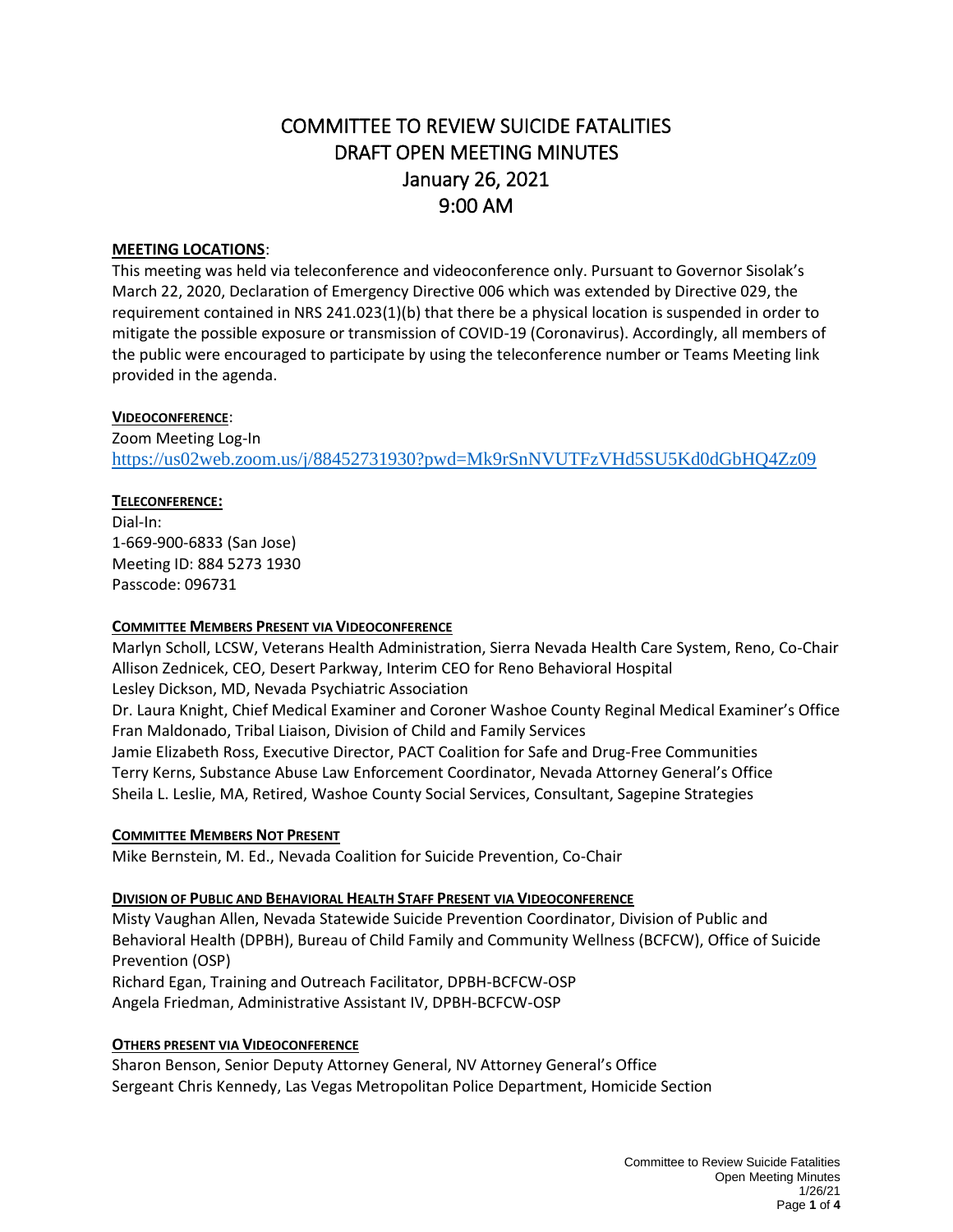#### **1. ROLL CALL AND INTRODUCTIONS**

All attendees, including members, introduced themselves. A quorum was present.

#### **2. PUBLIC COMMENT**

Marlyn Scholl asked for public comment. None was heard.

Misty Allen noted bills introduced in Nevada's 81<sup>st</sup> Legislative Session which might be of interest to the committee: SB44, SB70, SB36, SB69, and a bill to implement and sustain the new 9-8-8 crisis line with a new fee. Lesley Dickson provided brief clarification on SB44 and SB70 bills. She added SB56, SB05, and BDR457 may also be of interest to the committee.

Ms. Scholl announced her retirement from the Veterans Administration and showed her appreciation for the opportunity to serve on the committee. She will suggest a replacement to fill her committee membership.

Terry Kerns noted Dr. Jesus Jara from Clark County School District was on a national morning television talk show discussing the mental health crisis and mentioned the 19 suicide deaths in Clark County since remote schooling began. Dr. Dickson noted the story was also in the New York Times.

#### **3. REVIEW AND APPROVAL OF THE AUGUST 24TH, 2020 MEETING MINUTES.**

**MARLYN SCHOLL ENTERTAINED A MOTION TO APPROVE THE MINUTES OF THE AUGUST 24TH , 2020 MEETING. A MOTION TO APPROVE WAS MADE BY LESLEY DICKSON. TERRY KERNS SECONDED THE MOTION. THE MOTION PASSED UNANIMOUSLY WITHOUT PUBLIC COMMENT.**

Ms. Scholl asked for public comment. None was heard.

**4. DISCUSS, AND MAKE RECOMMENDATIONS FOR THE COMMITTEE'S ANNUAL REPORT TO THE DIRECTOR OF THE DEPARTMENT OF HEALTH AND HUMAN SERVICES.** 

Sheila Leslie and Richard Egan discussed the cross reference of data from the Vegas Strong Resiliency Center related to Route 91 October 1st event and suicide deaths in Nevada. The vast majority of the 22,000 ticket holders were from out of state. No connection was found between the event and anyone who died by suicide in Nevada between October 1st, 2020 and December 31st, 2020. Mr. Egan alluded the support for the survivors in Nevada might have prevented losses, but that cannot be determined.

Ms. Leslie discussed multiple groups within the community--first responders, concert workers, hospitals and the community at large--were among the 8000 cases in the database. The cases reviewed included only those directly affected by the tragedy.

Mr. Egan noted the research of connection among groups experiencing the same or similar life experiences having less likelihood of dying by suicide. Marlyn Scholl discussed military persons' connection to the Veterans Administration's health system and the correlation to the risk for suicide. She questioned the relationship between acute stress reaction, chronic post-traumatic stress disorder (PTSD), intervention support and suicides. She suggested a study to research the long-term effects of intervention.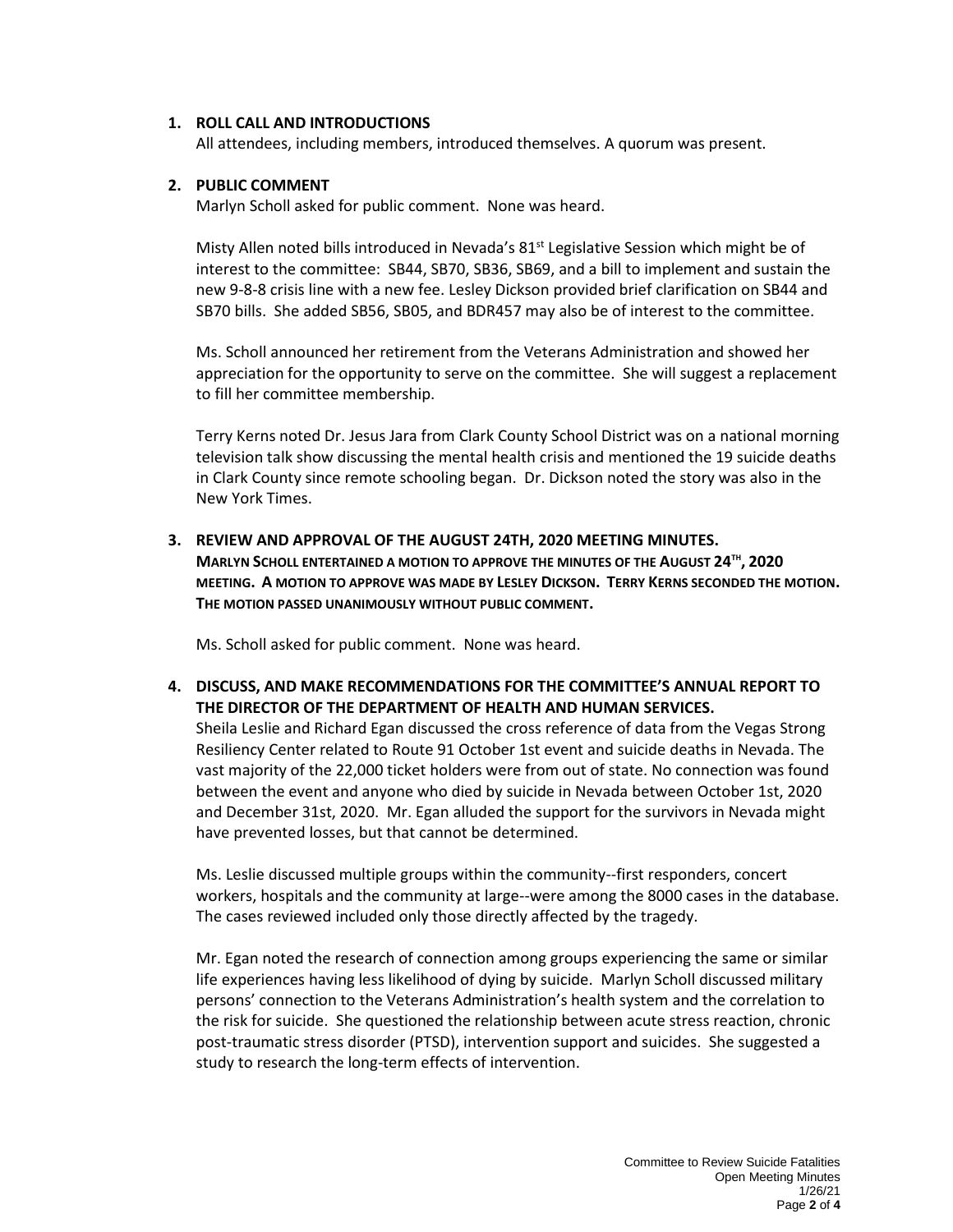Mr. Egan and Terry Kern discussed the possibility and difficulty of collecting data related to other states' suicides and connection to Route 91.

Misty Allen has not received feedback from the Humboldt County law enforcement on the report created two years ago. The focus on the next report to the Director will include COVID-19, youth and suicides in Nevada.

Ms. Scholl thanked Mr. Egan and Ms. Leslie for the work they accomplished.

- **5. DISCUSS AND UPDATE FOR APPOINTMENT TO FILL THE ONE VACANT COMMITTEE MEMBER POSITION: A MEMBER TO REPRESENT LAW ENFORCEMENT.**  Misty Allen introduced Sgt. Chris Kennedy and explained his application for membership is being processed. Sgt. Kennedy introduced himself. The members introduced themselves.
- **6. MAKE RECOMMENDATIONS, PURSUANT TO NRS 439.5106 FOR CHANGES IN ANY LAW, POLICY OR PRACTICE THAT MAY ASSIST THE COMMITTEE IN PREVENTING SUICIDE FATALITIES IN THIS STATE OR RELATED SERIOUS OCCURRENCES, TO BE PRESENTED IN THE REPORT TO THE DIRECTOR OF THE DEPARTMENT OF HEALTH AND HUMAN SERVICES.** Misty Allen discussed the directive on reporting suicide attempts and ideations in hospital emergency departments using the same opioid software which collects real time data.

She reminded the committee of the discussion to revise the committee bylaws to include participation of additional members on recommendation of the committee. Sharon Benson concurred individuals from other disciplines can be added as valuable members. Terry Kerns suggested inviting peer recovery specialists. Richard Egan suggested a person experienced in helping the homeless. Marlyn Scholl suggested a school district representative be involved. Ms. Allen noted the Child Death Review data can overlap with information and suggested involvement of a community college representative. Lesley Dickson discussed the increased involvement of psychiatrists in matters related to child deaths and suicide. Mr. Egan and Dr. Dickson noted the mental health representative vacancy in Child Death Review Team and suggested a psychiatrist who might want to fill the vacancy. Jamie Ross also recommended a representative of the homeless population.

Ms. Allen suggested discussion on opioid overdose reviews and feasibility of bringing those reviews under the purview of the committee.

Sharon Benson asked if the review would include intentional overdose as opposed to accidental overdose. Terry Kerns clarified it would be looking at the possibility of suicide by overdose of opiates and consistency in reporting. Laura Knight agreed the reporting methods and referrals are inconsistent. Dr. Knight and Dr. Kerns discussed current Centers for Disease Control and Prevention (CDC) data sources and the states collecting their own data. Dr. Knight questioned if and what other data the states collected outside of the CDC databases. Sharon Benson cautioned the need for legislative statutory change if data collected and reviewed was not specifically concerned with suicide deaths.

Dr. Dickson noted emergency rooms (ER) struggle to successfully refer survivors of